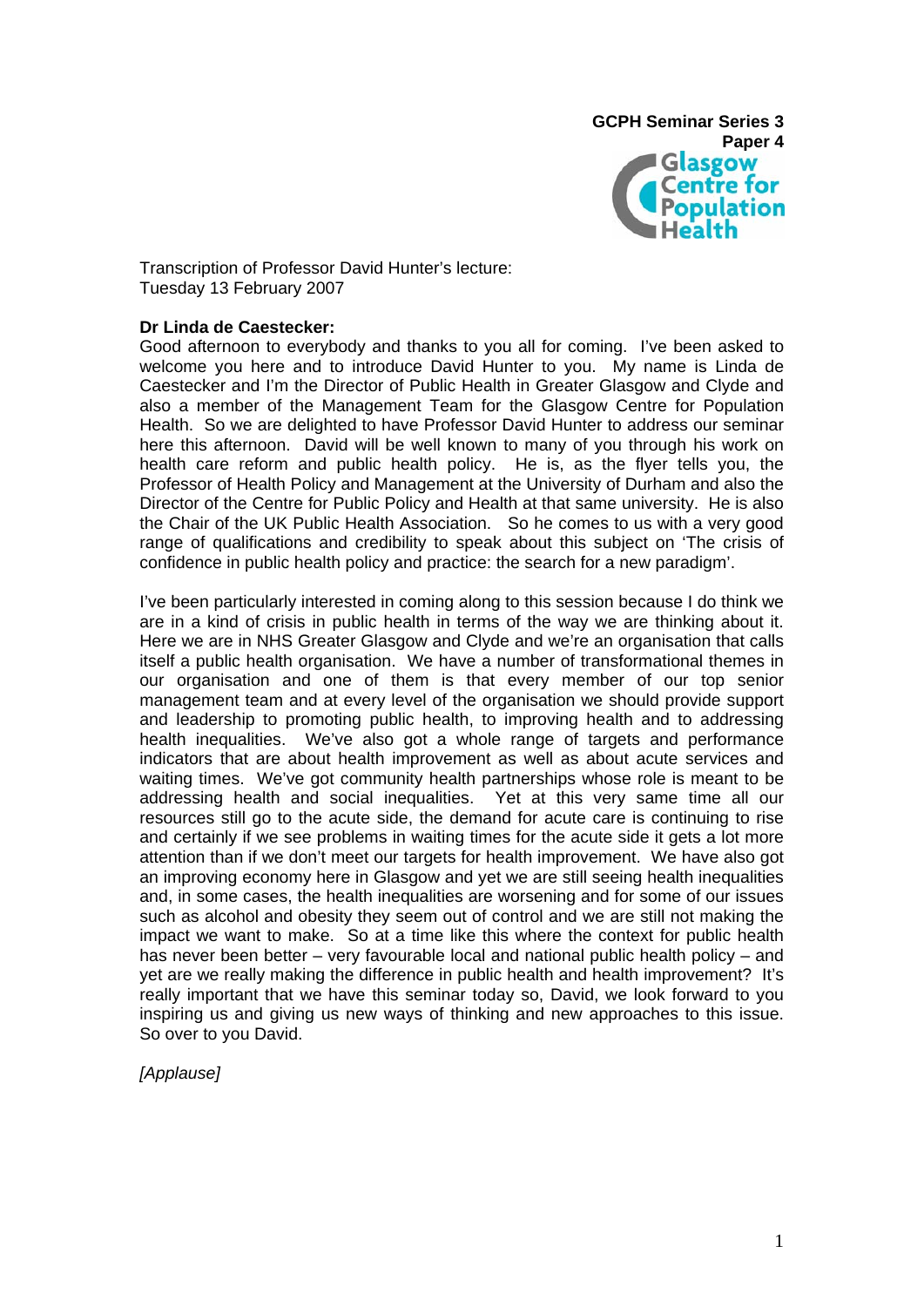## **Professor David Hunter:**

Thank you for that introduction, Linda. 'Inspire' wasn't the word that came to mind when I was thinking about this talk, but if I can inspire you and not depress you then that's an even better outcome. In many ways I see this talk as a wake up call more than anything else. Linda has set the scene very well in terms of where we are and what some of the critical pressure points are in shifting the paradigm and moving in a new direction in public health.

Anyway, thank you very much for inviting me to speak in this illustrious series. You've had some very eminent people, clearly you have run out of names now, but I'm delighted to be here. *[Laughter]* I never like speaking in front of so many people I know – it's nice to be anonymous – but anyway, thank you for coming. Some of you may already have heard some of what I'm going to say, but hopefully we can have some good discussion because like all academics I don't have the answers although I hope to pose some questions and set out some dilemmas that we are in and maybe offer some pointers in terms of how we might want to move forward. I'm very conscious that exactly a year ago to the day – 14 February 2006 – Ilona Kickbusch addressed this series of lectures and talked about global health and the public health crisis at a global level. In many ways what she said in her lecture and what I'm going to say tonight have many parallels except that I don't intend being quite so global. Rather, I want to bring the issues closer to home in terms of where we are in the UK. I say the UK although I know the UK is not the UK now so much in health policy. But I hope what I'm going to say travels reasonably well across the UK. Ilona's remarks about public health, the crisis in public health, and the crisis of governance are absolutely right and these are the themes I want to pick up on and develop, building on what Ilona said, but applying the analysis much more to where we are in the UK while not forgetting that we are part of a global agenda.

Let me begin with a word on my main thesis which is that public health is in crisis, is losing its way and has been for some time – much in the way Frenk concluded some 15 years ago. Julio Frenk will be known to many of you. He's Minister for Health in Mexico, but when he wrote these words some 15 years ago he was Professor of Public Health before joining WHO.

*Public health has historically been one of the vital forces leading to…collective action for health and well-being. The widespread impression exists today that this leading role has been weakening and that public health is experiencing a severe identity crisis as well as a crisis of organisation and accomplishment.* 

I consider this to be a correct and succinct statement of the dilemma facing us in public health today. It may have faced us in '92, but it's certainly facing us today in terms of the identity crisis being experienced in public health and the crisis of organisation and accomplishment. Those are the key words for me in this statement. In the heady optimistic days of the Ottawa Charter and Alma-Ata Declaration, and other visionary documents in the '70s and '80s, we thought we were heading for that step change required to achieve healthy public policy. Yet, here we are reinventing a lot of that as I'll come on to say later. We still haven't made that step change in terms of commitment, implementation and delivery.

The structure of my talk is in three parts. First, why are we in crisis? I fully accept that crisis is an often abused and overused word but it's a legitimate one to use in making the case for change and as part of my wake-up call. Second, what is wrong with our present policy, governance and leadership arrangements in respect of public health? I think there is a lot of dysfunctionality and symbolic posturing in these areas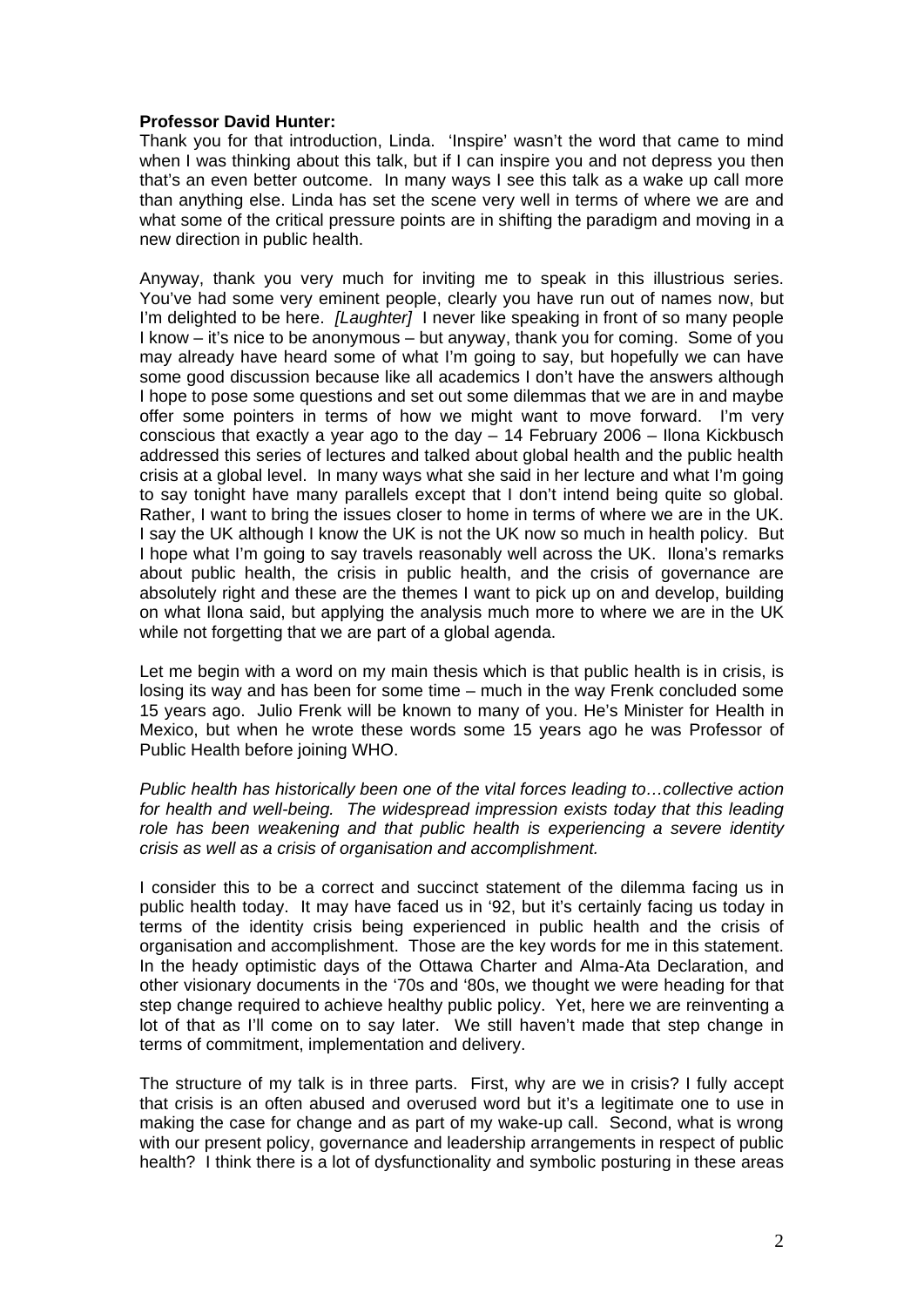at the present time. And, finally, what might the new governance in public health begin to look like?

We are confronting a huge policy paradox. Public health is rarely high on the policy agenda, but it is enjoying that position at the present time for reasons that are wellknown and well-documented, including: rising levels of obesity which are the consequence of an obesogenic environment; alcohol misuse; rising mental health problems and so on. Furthermore, we haven't succeeded in a major way in narrowing the health gap between rich and poor – that's still very much with us and widening in many respects in terms of the gradient and the widening income gap fuelled by significant salary rises at the top. Whatever aspect of public health one chooses to look at, the general picture is not a very positive one. There are exceptions with some very good things happening in little projects here and there, but in terms of the big picture progress is disappointing. And this is the crux of the paradox. Though public health is high on the agenda, it remains incredibly weak and fragile in terms of its capacity and capability. We haven't succeeded in aligning the two to ensure that the means are up to the challenge posed by the ends in terms of improving the public's health. We talk the talk, but we don't walk the talk is how I would want to put it. Despite renewed interest in public or population health it tends to wax and wane, principally as a consequence of dominant political alignments and ideologies.

Why does this state of affairs persist? You will have your own reasons but for me, increasingly, I perceive a confused and inconsistent government response to be a major factor. Increasingly, we have a government with a policy that is a victim of the tension (not new in public health) between the nanny state on the one hand versus the enabling state on the other. How far should the state be commanding and controlling? And how far should it be enabling, facilitating and setting some loose framework giving people advice and information? This is not a new debate in public health – it comes round repeatedly – but it is certainly a key issue at the present time. In addition, we have increasingly inconsistent policies that push and pull in different directions. For example, on the one hand we talk about encouraging partnerships  $$ there's endless talk about collaborative working, partnerships and so on. Yet, at the same time, the push is very much to have more diversity, more pluralism in the way services are organised, more marketisation of services, and more choice, all of which potentially fragments what is already a highly complex context and makes that collaborative approach and that partnership working infinitely more difficult. I accept much of this assessment applies more to England than Scotland but such thinking may not be entirely absent here.

Almost every social institution and policy realm has health implications – a point to which I shall return. If the field of public health is to have sustained policy influence, it requires a persistent constituency, a strong organisational base both inside and outside government, and academic respectability. I am not convinced that any of these features figure strongly enough to secure a future for public health and avoid the crisis it's in. Public health, despite the rhetoric and as Wanless was quick to point out in both his reports for government in 2002 and 2004 respectively, is not central to health policy. Public health is not institutionalised in the way health care is. We have had some understanding of the social determinants of health for several hundred years. From time to time, the issue breaks through to public attention but it has not had much staying power or remained a continuing concern or gained a real foothold on policy. This is despite the fact that social and environmental factors affect the health of all of us. The problem is not simply an issue affecting the poor.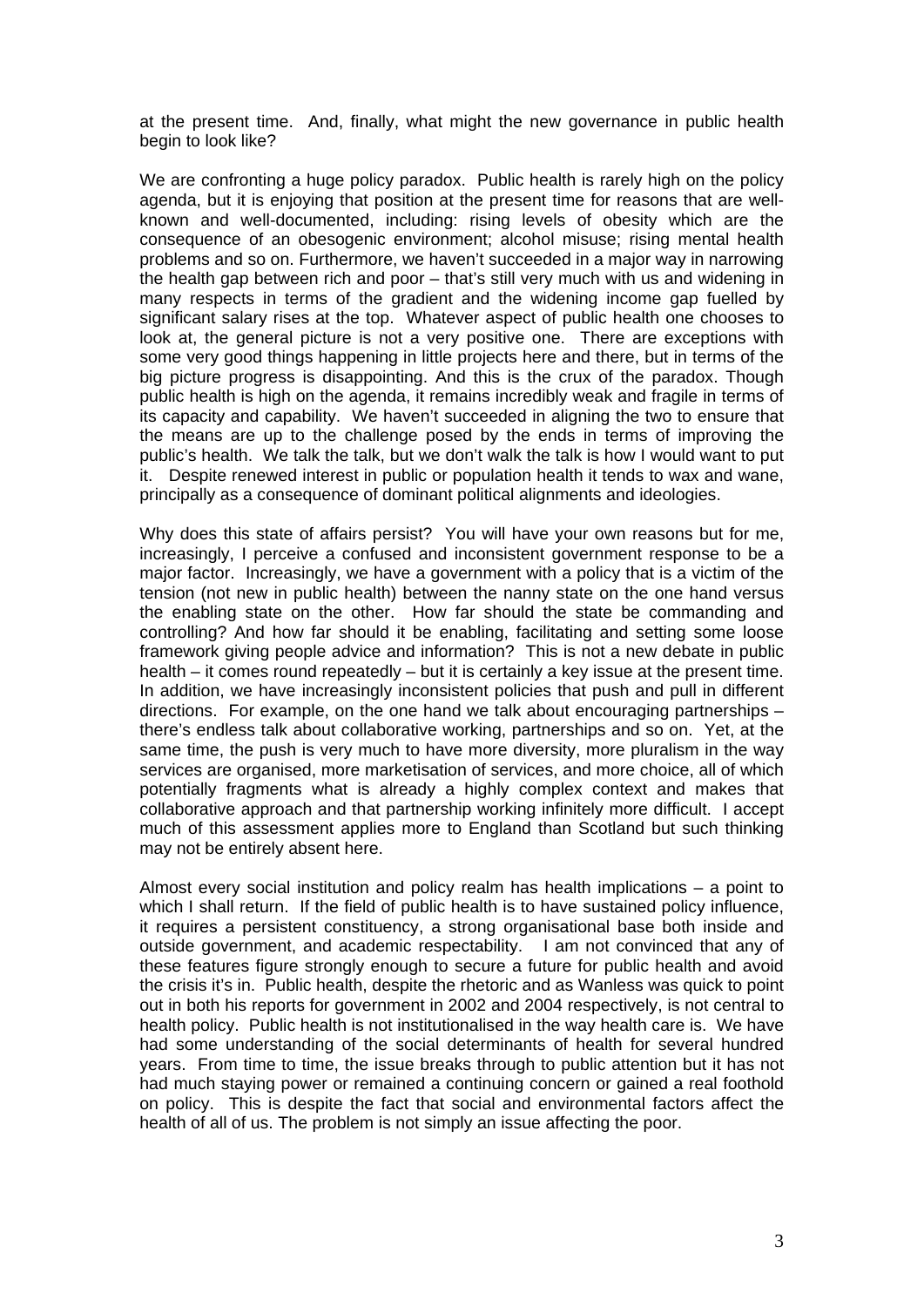We also have a policy which is about going upstream, keeping people healthy and preventing problems from arising. At the same time, in the health care sector we have a set of policies (again this may be more true of England) sucking people into hospitals. Hospitals will survive in future by the amount of work they do, the number of patients they see, and the volume of ill health they treat. It's not in the interest of a hospital to have healthy people in their community – the sicker the better because that way you will have beds filled and you will have possibly more beds as a consequence.

So you have this glaring anomaly or disjunction, if you like, between what some policy is saying on the one hand and what the reality is on the other, with the incentive structure to achieve the policy not very well aligned with it. Nor is there an alignment of policies and governance which is part of the crisis as well. The crisis we are in may prove functional in the long run and help us break out of the cycle of despair, but at the present time, as Linda implied, we are not making much headway in the context of this confused environment and these jigsaw policies that do not cohere and do not, whatever the rhetoric may say, actually make it easy to move forward in a different direction and one which favours public health.

Let me expand on this point. I know you have your own version of the prime minister here, but Tony Blair, in a keynote speech in July last year on healthy living, captured this dissonance quite well because if you look at that speech (which is on the No.10 Downing Street website) to my mind it's rather confused. On the one hand, he is saying, yes, we want firm action by government, and he uses smoking and the smoking ban in England (which, by the way, wouldn't have happened in England had Scotland not led the way within the UK). He says he's been on a personal journey of change – he did not initially want the smoking ban, now he does, and agrees that firm government action is both desirable and legitimate. Other examples are school meals and banning junk food advertising on children's TV. So, he's been on a personal journey of change. However, on the other hand, in the same speech he talks about how no one trusts government any more so we can't have the state acting as nanny even if this was desirable. And in alcohol and gambling, for reasons that are not entirely consistent with the approach adopted elsewhere, a laissez faire approach holds sway. But, we are advised, we need to settle for an enabling role for government which essentially means standing back and allowing people to make the individual lifestyle decisions themselves. He doesn't see individuals as being part of a collective or community or polity. Rather, he sees them very much as individuals making their own free choices.

So I sense in that speech a real, and largely unresolved, tension between what the government's role in public health should be and where the individual has a legitimate role. It is an uneasy mix of liberalism and paternalism which does not seem to me to be a stable or sound recipe for good policy. The speech displays a lack of theoretical underpinning that gives a clear conception of what the respective roles of government, the individual and communities might be. All in all, then, a very confused speech, which I think reflects the reality in terms of the policy agenda to which I'll return later.

This tension between the individual and the community is nothing new but instead of taking that journey and actually making progress on the healthy public policy agenda, there is a cyclical process at work, as it has been for decades. And that for me is part of the crisis: we accept the analysis, in terms of socio-economic determinants being a key factor in shaping health, but what we haven't been able to do is adopt organisational, policy and governance arrangements that make that a sustainable reality.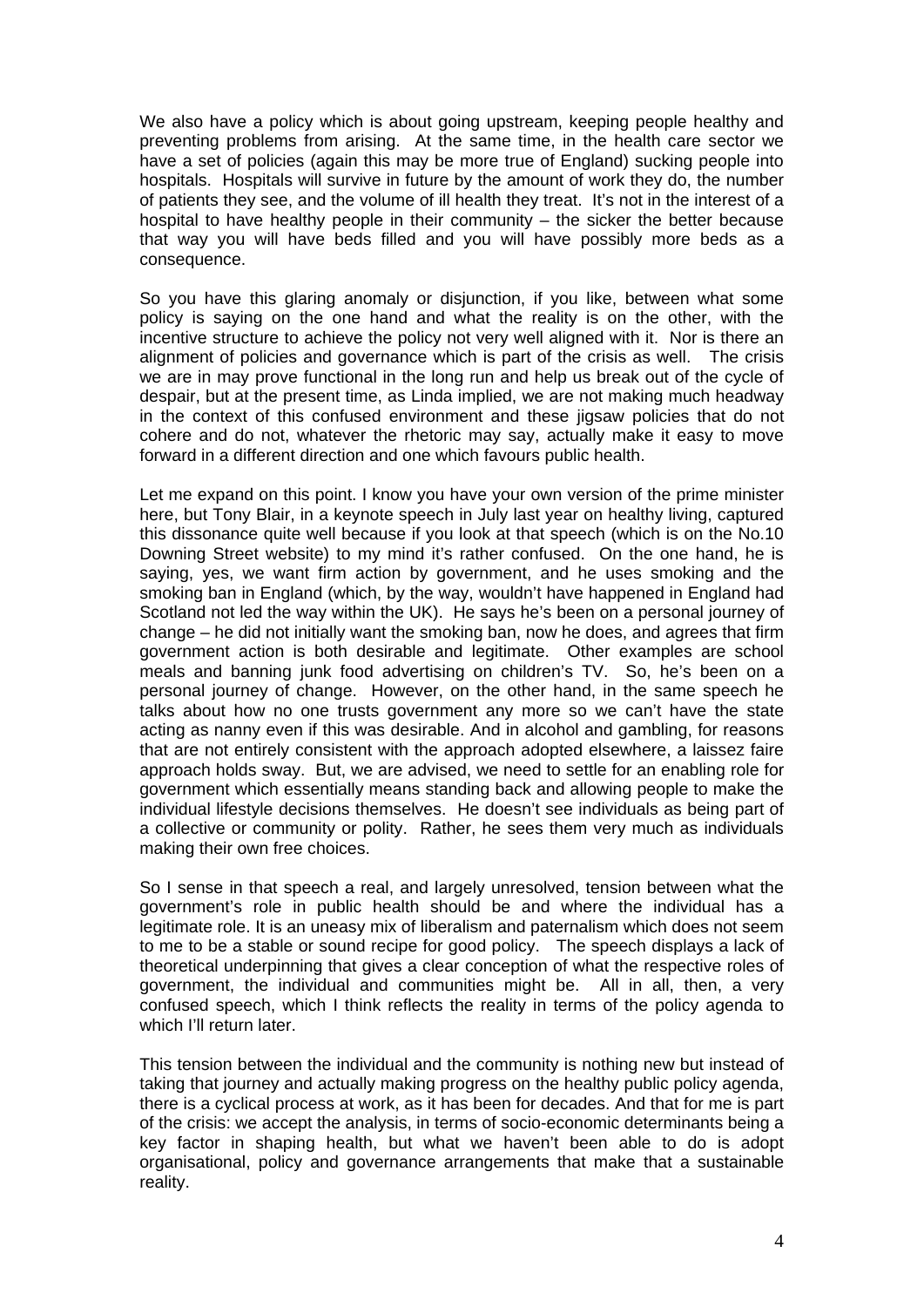Let me recall a few comments the Chief Medical Officer for England, Liam Donaldson, made in his 2005 annual report published last summer on the state of public health because I think there are some interesting points here that have a much wider resonance far beyond England. He is critical of the constant raiding of public health budgets to reduce hospital deficits and/or meet acute care targets. There is nothing new here but the fact that the CMO is saying it seems to me to be important and possibly unprecedented. Here is the government's most senior health official openly criticising government policy and without pulling any punches. He goes on to complain of the lack of investment in the public health workforce. We have a workforce but it lacks the capacity to meet the enormity of the agenda in terms of what's required. Now we might want a debate about what that workforce is or could be – it's not just what happens in the health service, and it's not just about those who would call themselves public health specialists or practitioners, or about what they do. But there is an issue about the wider public health work force and who actually calls themselves a public health practitioner. Finally, the CMO talks about the dysfunctional and negative effects of constant NHS reorganisation from which Scotland has largely managed to escape since devolution. But the nub of the CMO's critique is nicely captured in the following sentences:

*This situation has not been created by any person or group of people. It is the result of many disparate factors, but at its heart is a set of attitudes that emphasises shortterm thinking, holds too dear the idea of the hospital bed and regards the prevention of premature death, disease and disability as an option not a duty.* 

This excerpt nicely captures the essence of the crisis and disjunction between what the policy rhetoric says on the one hand and the prevailing reality on the other. The CMO is saying here that this isn't about individuals or even groups of people – it's a systemic problem amounting to a failure to shift the mindset in terms of thinking about health in a quite different way. We still think of health as hospital and bedbased. We don't really take prevention seriously. It's seen as an option, not a duty or a right or whatever term you prefer. Decades of talking about this agenda hasn't resulted in any real shift in the way that our present organisations or policy systems seem to relate to that agenda. Arguably, and for whatever reason, they simply don't take it seriously.

Let me cite one more piece of evidence in support of my thesis that we are in a state of crisis. This is a recent unpublished study from the Audit Commission which looked at health inequalities in Greater Manchester and what was being done about them. Manchester has, like Glasgow, tremendous problems of early mortality. There is a difference of seven or eight years between males living in Manchester and those living in Dorset. The gap is not as bad as Glasgow's, but is still significant. The Audit Commission report makes interesting reading in terms of listing the key barriers and impediments to tackling inequalities. There is no health vision and a lack of champions; there is no overall leadership; constant NHS reconfiguration prevents progress; management time is focused on planning for spending small amounts of money; 'projectitis' is rampant; good things are happening but at a very low level of aspiration and delivery; there is a lack of engagement with the voluntary sector; and there is minimal use made of information (lots of information is around, but not much of it is finding its way into decision-making); and the Director of Public Health has too wide a range of responsibilities known as 'job stretch'.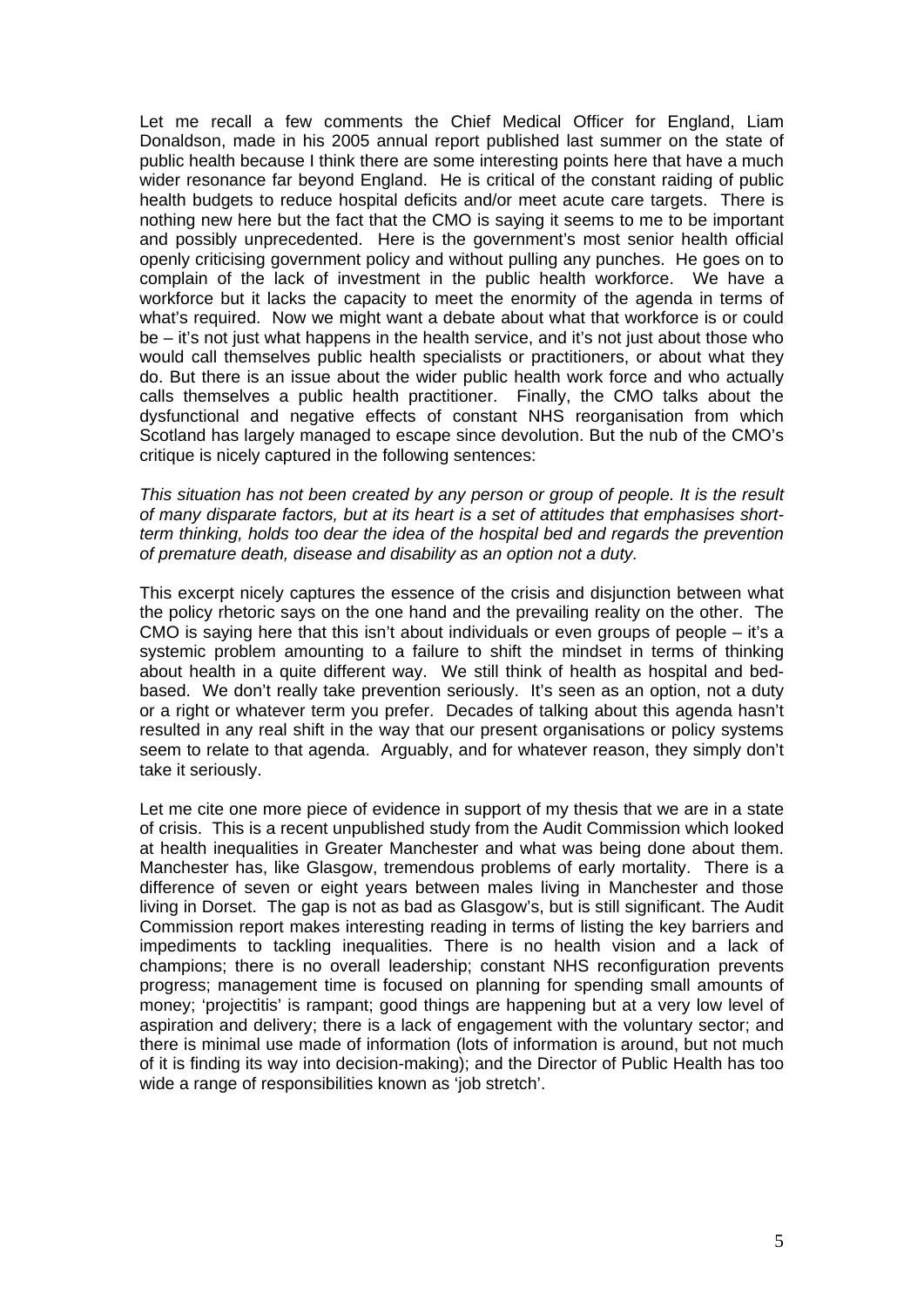Now none of these things are new in themselves – we've been discussing them and looking at ways to resolve them over many years – but what's interesting is the fact that despite the policy and the government's intention to tackle some of these things, we're still talking about them and haven't made as much progress as we should have done. It is a conclusion that was confirmed by Derek Wanless in his second report to the UK government in relation to public health. You will be familiar with that so I won't dwell on it, but a point Wanless makes is the lack of alignment of incentives in the system to focus on reducing the burden of disease. Again the rhetoric is there, the language is there, but not the reality. In his words:

*Numerous policy statements and initiatives in the field of public health have not resulted in a rebalancing of policy away from health care (a 'national sickness service'). This will not happen until there is a realignment of incentives in the system to focus on reducing the burden of disease and tackling the key lifestyle and environmental risks.* 

So why this continuing inability to make progress or bring about the 'step change' desired by Wanless? Wanless and others have documented the obstacles and barriers quite thoroughly. They include capacity problems, the impact of successive NHS reorganisations, the terror by targets culture, lack of alignment of performance management mechanisms between partners, fitness for purpose, weak leadership, absence of effective governance. Maybe this is more of an English problem than one evident in Scotland. But certainly in England you have a terror by targets culture which is very unforgiving in terms of the victim-blaming that it breeds on the part of practitioners and managers.

So what we end up with is what interestingly the former deputy CMO for England, Aidan Halligan, put his finger on in a fairly frank interview following his departure from office.

*Any suggestion of real reform has been a deceit. Working patterns, practice and custom are at the heart of many capacity issues [in the NHS] and have never been challenged. It is extraordinary the gap between highly motivated frontline staff and the systemic dysfunctionality in which they operate.* 

He is talking about the NHS reforms but there is a wider resonance here in terms of the public health agenda. What he is saying is that, despite all this fiddling around with the systems and the structures, we haven't really changed anything. In particular, we haven't really changed the mindsets of doctors and nurses and others in the system think and we haven't motivated frontline staff. 'Systemic dysfunctionality' is still very much in evidence and that, I think, is equally applicable to the public health system as we have constructed it.

So, what's wrong with policy, governance and leadership? A number of factors are at work.

- Politicians have become managers politics have become managerialised
- Managers have become politicians management has become politicised
- Terror by targets
- Balloon squeezings
- More of the same is the answer: more management, more performance assessment
- Does government want leaders or followers?
- We are not dealing with a machine but a complex adaptive system.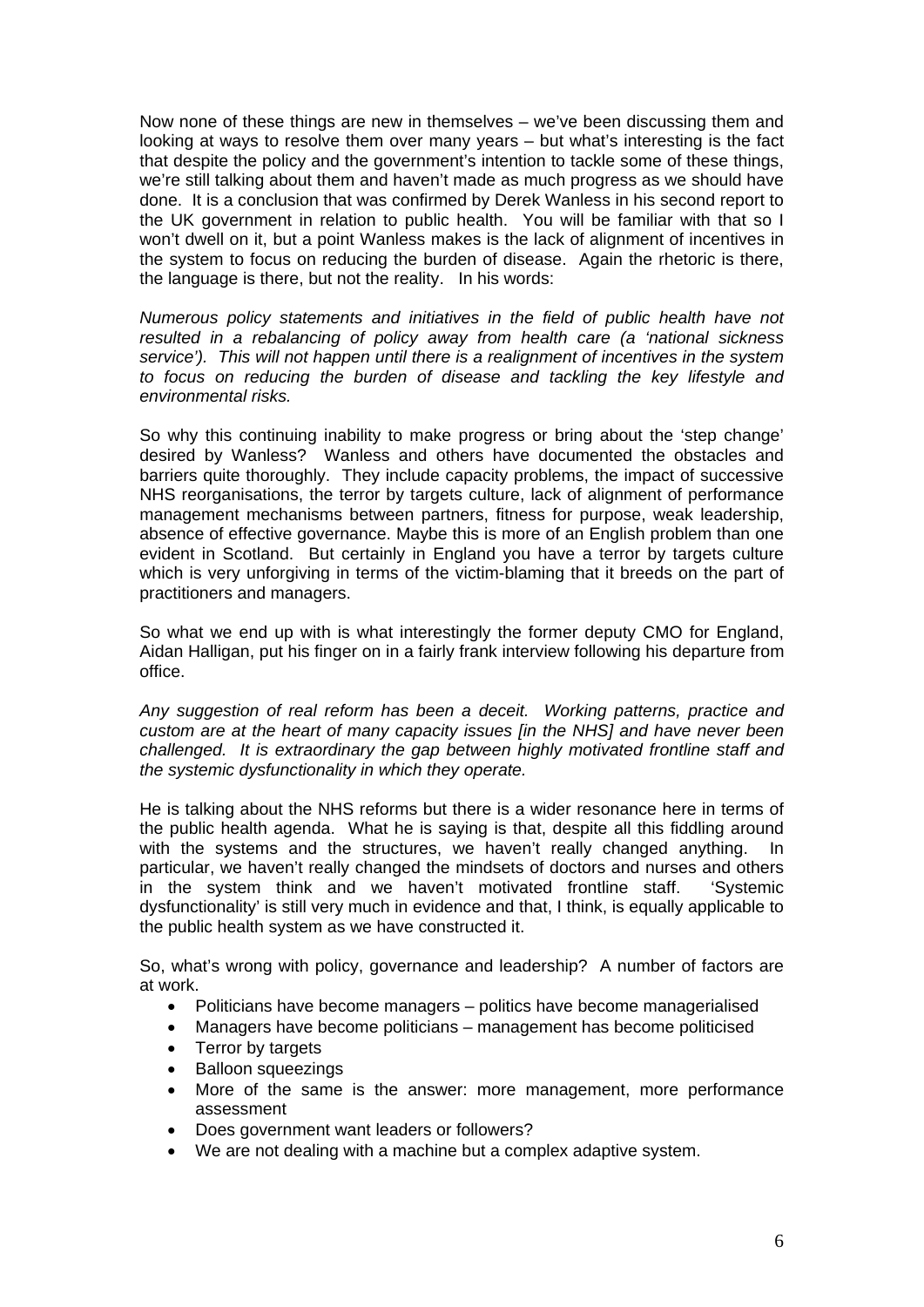This is not an exhaustive list but it seems to me that perhaps the most significant development is that we've turned our politicians into managers, and politics (and I mean party politics, parliamentary politics) have become increasingly managerialised. We have technocrats as politicians who think they know what it means to run and manage complex systems, and they speak the language of management without really understanding what it means. But at the same time we've tended to infantilise managers – either that or they've become politicians. Management has become politicised because managers daren't do anything unless it has the blessing of, or is sanctioned by those politicians who themselves are trying to manage the system. I don't think that relationship, which has shifted in the direction I've suggested over the last twenty or twenty-five years, is at all healthy or functional, particularly in running complex systems of which public health is a clear example.

I don't believe you can run a complex system through a top-down target-driven approach and by means of mechanistic performance management. If you look at the literature on complexity theory, the last thing you do is set targets, particularly targets that are imposed from on high and have no connection with the people who are responsible for delivering on them. All you get is a succession of what has been called 'balloon squeezings': you just move the problem around. In tackling waiting lists, for example, you just shift the problem to some other point elsewhere in the system and create a balloon effect there. We aren't looking at how our actions impact on the whole system as opposed to bits of it. We just squeeze the balloon in a different place every time and what we do when confronted by failure is react in the classic, but wrong, manner, namely, by reverting to 'more of the same'. The cry goes up: 'Let's have more management! Let's have more performance assessment! Let's have more targets!' But this is precisely the problem: instead of adopting a root and branch analysis of the problem we reach out for the familiar weapons in the armoury. Despite these having failed in the past, we refuse to acknowledge that. We just think that if we do it better or we have more or different targets then the system will somehow work better. But all we are doing is bolting these arrangements onto structures that are themselves part of the problem, not the solution. We haven't yet reached that point where we have to accept that we need a new approach, a new conception of how we should organise and think about these issues. Even where the talk is of complexity, and a lot of the documents that one looks at, a lot of the glossies that come out of government concede the complexity of the issues, somehow there continues to be a mismatch between the language and the rhetoric and the actions that are then consequently taken. We don't seem to be able to make that bridge between the acknowledgement that this is a complex issue and the fact we need quite different tools and approaches to address those problems. Remaining wedded to the old ways of doing things while making little progress or headway is precisely why politicians thrash around wildly and become increasingly frustrated. The public health problems we are facing have outpaced the capacity of our institutions to respond and change. Our arrangements have become calcified, ossified and incapable of the type of change required. We struggle with institutions that are no longer fit for purpose. They have been overtaken by the pace of events.

When Tony Blair says: 'Oh I'm really frustrated, I'm exasperated that public services are not changing fast enough' he's right, they're not changing fast enough nor are they able to keep up with the pace of problems that are affecting those systems. Our problems, put simply, are running ahead of our institutions to keep up with them. That's why people are burnt out. That's why managers, practitioners rush around wildly trying to cope with an endless flow of demands on them because they are pressured by an environment that's not fit for purpose in terms of what it is that they are supposed to be doing in a context where all the constraints and obstacles are lined up against them. So when politicians like Tony Blair say 'I want to get this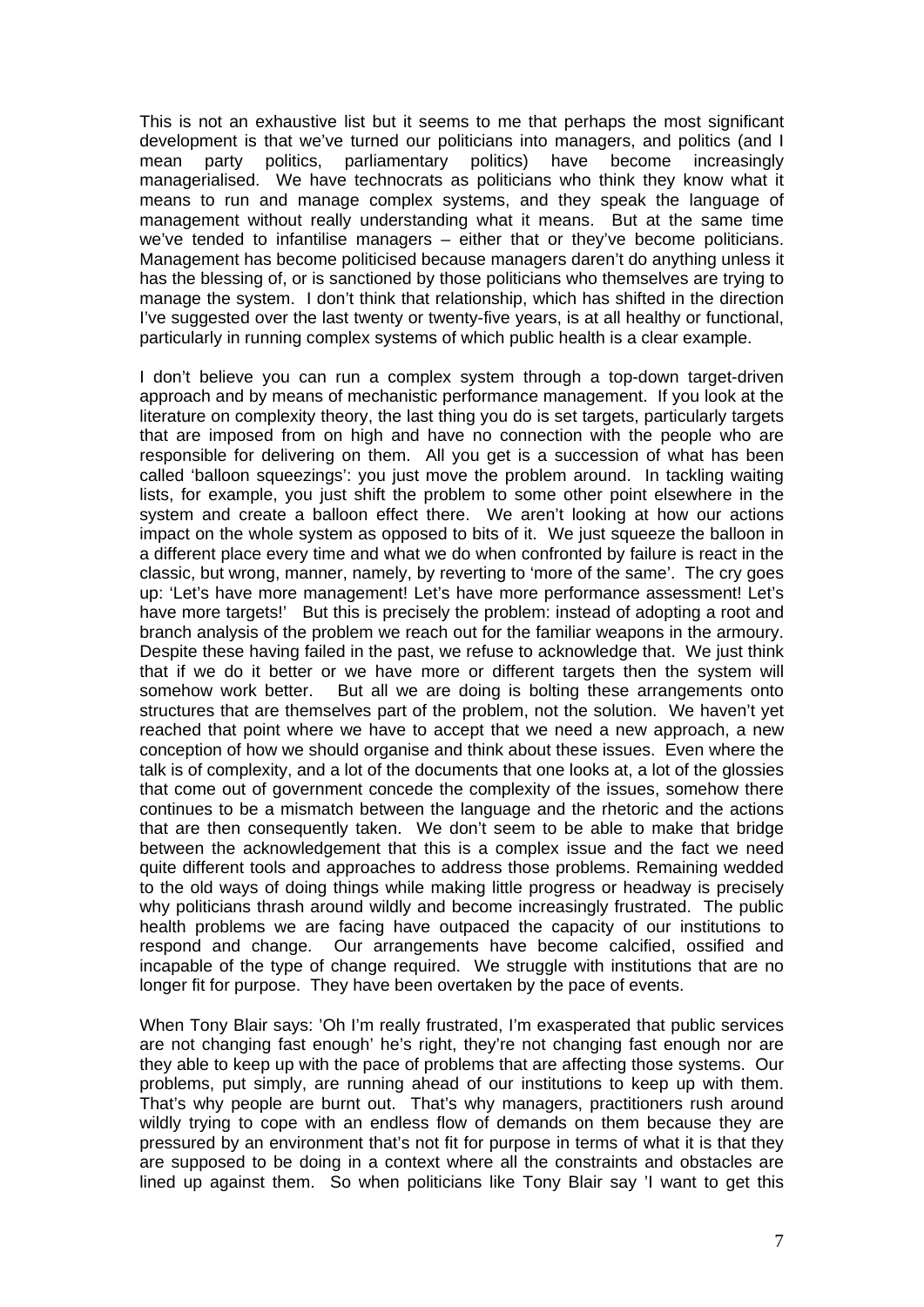system working better' he's right about that, but the tools he's using, I would suggest, are the wrong tools and they are actually going to make the problem far worse, not better so more targets, more performance management will not address the problem. We will come back in five years, if that long, and say it's failed and commence another round of dislocating 'redisorganisation'. This is what has happened in the NHS since the mid-1970s with three major reorganisations in England alone since 1997. It's outrageous when you consider the cost and lack of progress evident, and the absence of change on the frontline. So, if we're serious about change (and perhaps we're not!) then we have to change the paradigm of how we restructure these systems because what we've got now just ain't working and is definitely broke. The system has all but seized up.

Leadership will be crucial in charting a new direction but do governments really want leaders. They say they do and talk endlessly about leadership but do they know what leaders are, real leaders and what they do? I don't think so. We might want to discuss that in terms of what the leadership challenge amounts to. I do think we need leaders, but I don't think the government does. What government wants are good administrators, good followers, people who will do their bidding. The point I made about politicians being the managers – they are the leaders (or they think they are), and they don't want people who will challenge them. They want people who will deliver for them on their agenda and terms and that's not what leadership is about at all. It's not about delivery, it's about changing things, it's about doing things differently. And finally, we are not dealing with a machine, but governments and politicians, because they don't understand management in a complex system, think they are dealing with a machine. They think if they twiddle with the levers and knobs at the centre things will happen. The fact they don't happen is proving a great cause of puzzlement on their part, but they are not inclined to think afresh about how to change the system, they're thinking 'oh well let's bring markets into the public sector to solve issues of efficiency, productivity and innovation. Let's have more privatisation; let's bring business in'. They don't think through what a different approach to public policy making might be in this sort of context and, therefore, I think the notion of the complex adaptive system, while appearing now and then in government documents, has not really shifted the mindset in a way that it needs to if we are going to get a grip on the governance and leadership issues. I now want to move onto these issues.

I should say briefly what a complex adaptive system is. Here is a definition from Paul Plsek and Trisha Greenhalgh writing in the *British Medical Journal* in 2001:

*A collection of individual agents with freedom to act in ways that are not always totally predictable, and whose actions are interconnected so that one agent's actions changes the context for other agents.* 

This definition is a good summary of what a complex adaptive system is. It is about everything that government tries to control but can't and therefore we need to acknowledge that and work with it 'going with the grain'. That's where this kind of approach can appear threatening to the scientific rational linear approach that governments favour because they know no other. Because the problems are complex we should be using language to reflect this, but instead governments resort to scientific management concepts that are wholly inappropriate and outmoded for this way of thinking. Hence the point about targets, and about thinking in silos, or in departments which I'll come back to in a moment. But we urgently need to begin to shift towards this type of thinking in public policy and in governance. We are starting to talk a bit about it round the edges, but it's not mainstream.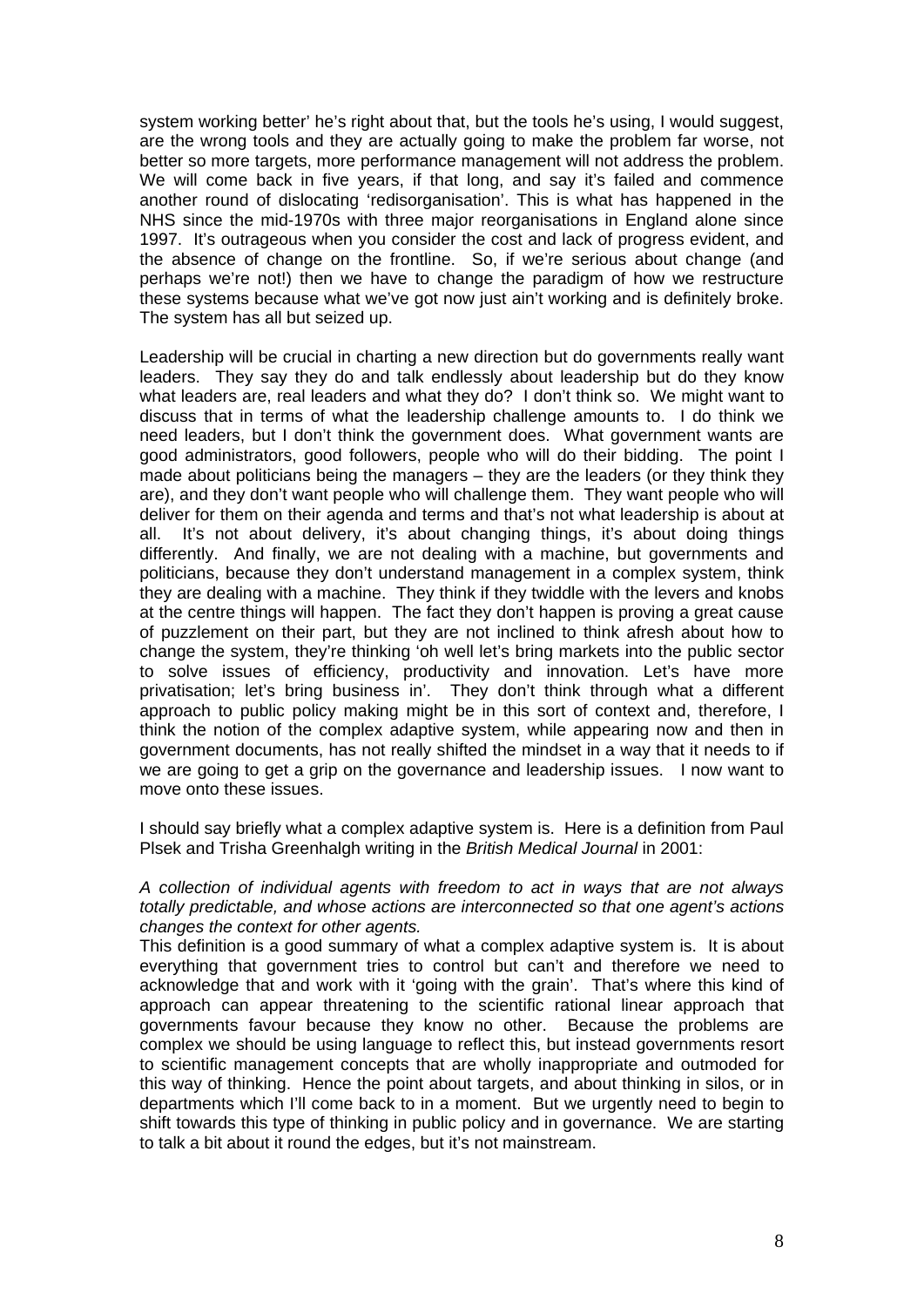The public health system is therefore also a complex adaptive system. But under present policy it's a complex *maladapted* system. We don't manage the system in any way like a complex system. Instead, we resort to managing chunks of it that can be driven through vertical silos.

The notion of a public health system produced by the US Institute of Medicine in a report that came out in 2003 is an attempt to begin to see all these elements as belonging to interrelated communities. They include the health care system, employment and business, the media, academia, and governmental public health infrastructure all of which impact on the conditions for population health. It's trying to get away from that vertical silo driven mentality, trying to see the public health system in holistic terms. The definition of that system is this:

*a complex network of individuals and organisations that have the potential to play critical roles in creating the conditions for health. They can act for health individually, but when they work together toward a health goal they act as a system - a public health system.* 

This is not a startlingly new concept, but is still powerful in its simplicity, and looks at the public health system more broadly than simply through the health care system.

So what might the new governance begin to look like? Well it seems to me that we need to be shifting from looking at healthy institutions to looking at healthy populations – something we don't do. We're still locked up in our health care delivery systems, in our partnership systems, in our primary care systems. We don't look at healthy populations as a starting point and how they might be nurtured and sustained. We train people to be health service managers or we train them to be local authority managers or housing managers; we don't train them to be managers of health. What we might want to think about is how do you create a managerial epidemiology? How do you create managers, and leaders for that matter, who have as their responsibility the health of a defined population? Not the management of an institution – the health of a hospital, for example, or the health of a primary care facility or the health of a community facility or a housing estate – but how do you begin to broaden that focus of what managers, practitioners and leaders should be concerned about in their localities in terms of a broader epidemiological population based approach? Again, it's not rocket science, but we don't train managers for the most part to be successful in terms of looking either at healthy populations and health outcomes or how they can contribute to nurturing and sustaining that population. And again this, I think, takes us to what increasingly in some English discussions are, and maybe here too, around the place shaping role of local government; that health is often a feature of people's connection with place whether it is the workplace, the place where they live, their community, or whatever. The place shaping role means talking about the importance of public space and the environment rather than talking about health or ill health. It may be the way to begin to confront this obsession with the downstream agenda by beginning to shift upstream to looking at the importance of place and people's connection with place.

Interestingly, we seem to have reached a point where some of this thinking has been rediscovered. If you go back to those early visionary WHO documents in the '70s and '80s, notably the Ottawa Charter and Alma Ata Declaration they were passionate about health being not just what health services do, but about the contribution made by other sectors. Interestingly, the Finnish presidency of the EU which ended in December put this topic on the EU agenda in terms as its major health theme. The view held is that we need to think about health in a quite different way and the Finns coined the phrase 'Health in All Policies' (HiAP) to capture it.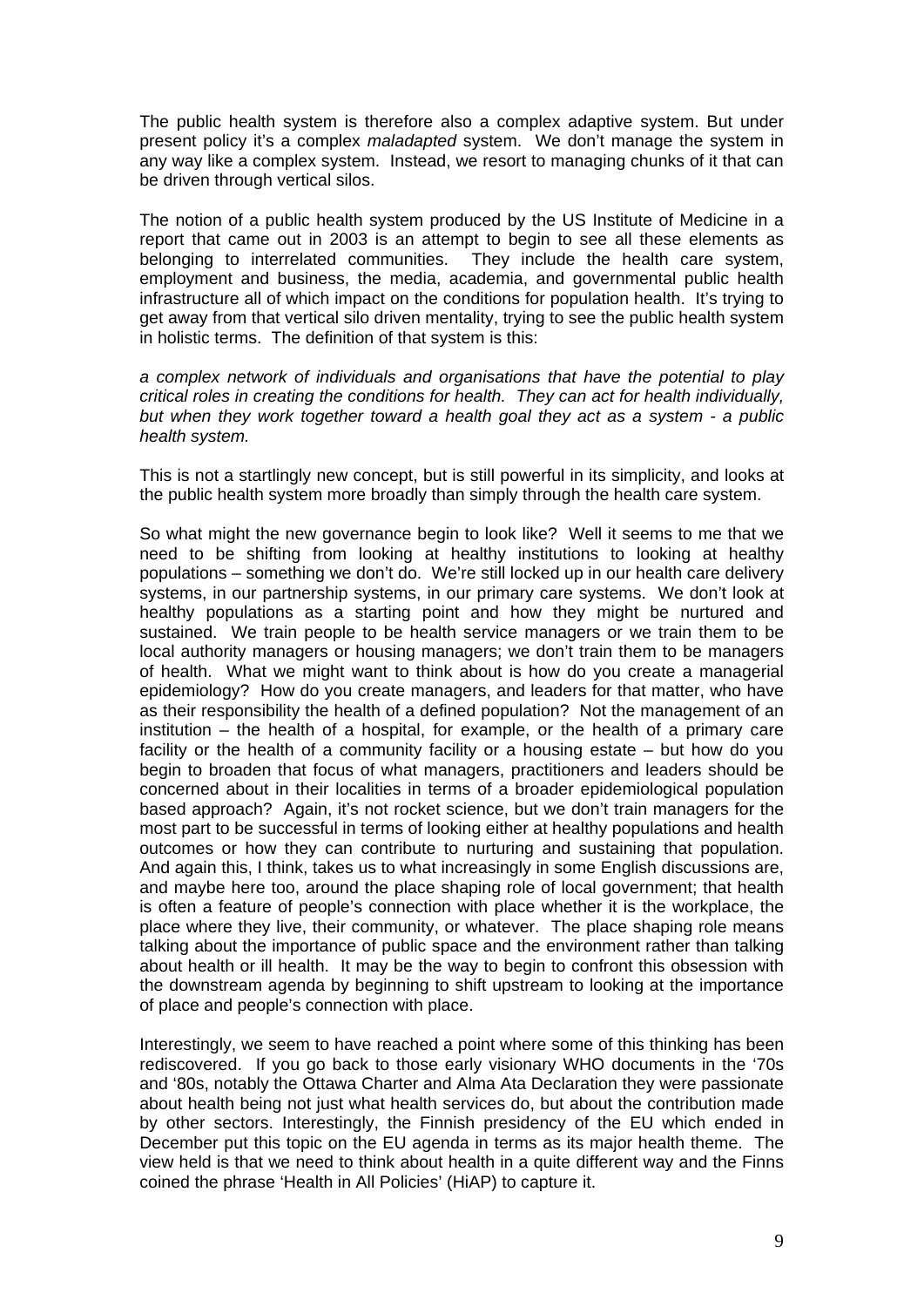The notion of HiAP isn't new, but the fact that we've had to reinvent it, welcome though this is, demonstrates how far we've still to go and how little progress has been made given the scale of the health challenges facing us. But the fact that HiAP is making something of a come back could be a development that we might want to begin to think about in terms of the new approach to governance and policy making I am arguing is needed. The elements of that approach are these: that we need to think not vertically but horizontally in terms of improving population health by looking at what goes on in other policy areas whether it is housing, education, transport, regeneration activities, and so on. In all of them, health should be central. The approach takes into account the health impacts of other policies when planning policies, deciding between various policy options, and implementing policies in other sectors. Through such an orientation, health is viewed as being at the centre of others' agendas. It echoes the Institute of Medicine's notion of the public health system mentioned earlier: a public health system embraces all of the policy sectors that have an impact on health and they go way beyond health care departments or health care administrators. Finally, it aims to clarify links between policies and interventions, and determinants and consequent outcomes. So in a sense it's almost the glue that begins to put some of these policy streams and policy interventions together around the notion of health improvement. The ultimate aim is to create evidence based policy making, so the evidence base is still important but you've got to see that in the context of where you're going to get the biggest pay off in terms of interventions by looking at the policy implementation issue much more broadly across government departments and ministries and levels – not confined to the national level, but also taking in the subnational level. This isn't just about health impact assessment, although it's clearly one of the tools we might want to use. What it's really about is putting health at the centre of what governments seek to do because if you look at the stewardship role of government, one of its key elements is the protection of the population's health and its furtherance.

The task is hard, the road difficult. We've been here before. But unless we acknowledge the difficulties and failed attempts and learn from them we are unlikely to make progress. I remain unconvinced that we've truly learned those lessons or understand the nature of the challenge to our present systems and reform attempts. I am reminded of J K Galbraith's memorable phrase 'the culture of contentment'. The comfortable vested interests will not readily move from their comfort zone unless or until they have to, by which time it may be too late. The future of public health is therefore unpredictable and a great deal will depend on the political climate which is difficult to foresee. The trick will be to find ways of conceptualising and communicating the public health message and for this we need new skills but also ways of getting health into all policies and out of health departments. Maybe we can learn from the military at a time of crisis and uncertainty because that is what it confronts all the time. Three lessons may be worth highlighting:

- 1. Command not control (i.e. is libertarian paternalism so bad?)
- 2. Leadership not management sometimes doing nothing or doing less requires strong leadership rather than more of the same
- 3. Education not training are skills and competencies really what workforce development should be about? At times of crisis and constant change how to do things differently is the issue, not repeating what we've always done only better.

The hope must be that we have reached a stage in the cycle of despair in public health where we begin to accept that we can no longer continue to go on as we are and we need to do something different to bring about that paradigm shift I mentioned. There are levers out there, there are tools out there, but at the moment we're not